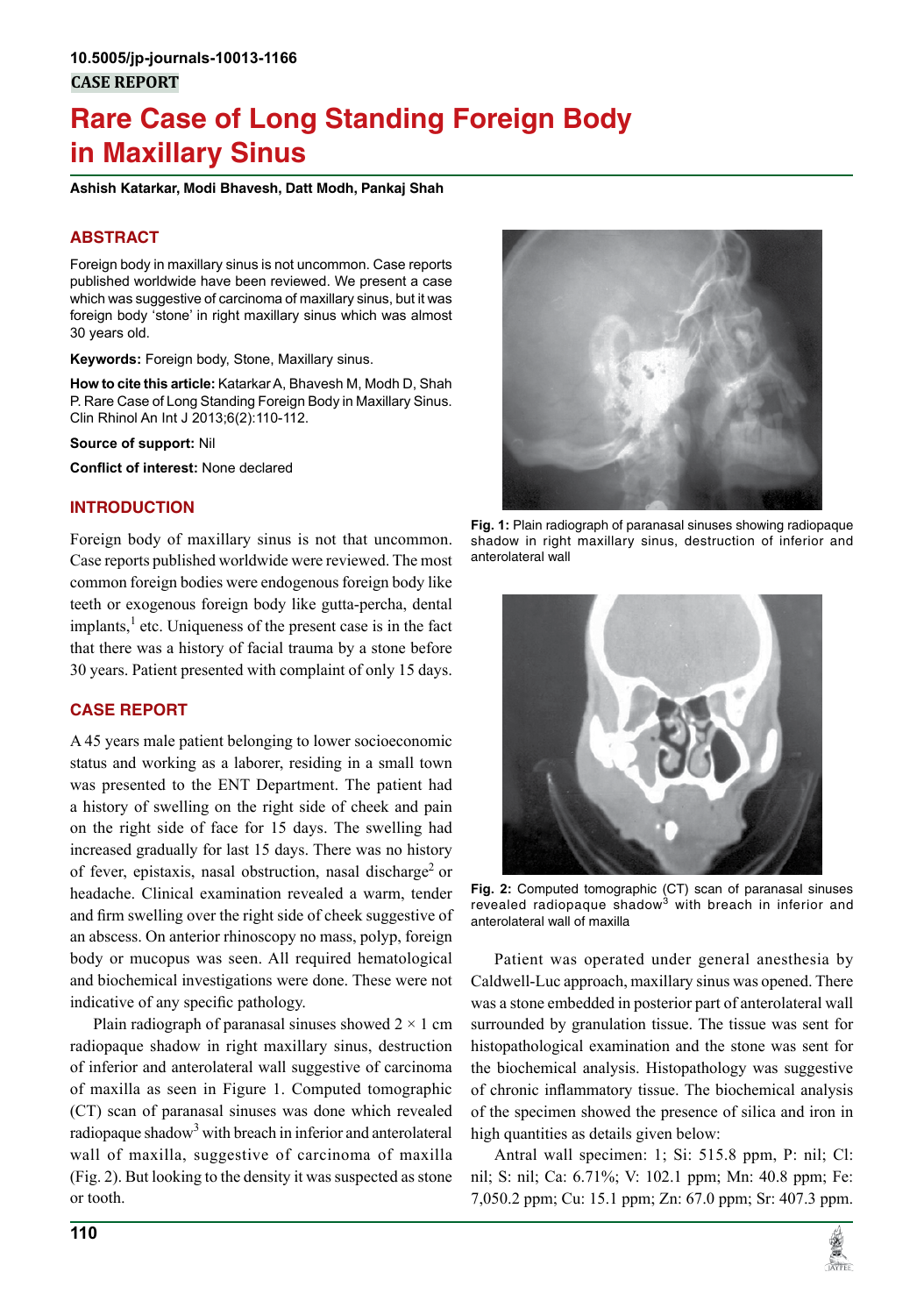The findings are in favor of long standing foreign body. Postoperative recovery was uneventful. Patient was followed up for 1 year and had not presented with any features of recurrence.

#### **DISCUSSION AND CONCLUSION**

Foreign bodies and antroliths of maxillary<sup>3,4</sup> and frontal sinuses<sup>5</sup> are not that uncommon. A review of the literature shows that intranasal and maxillary sinus foreign bodies have been frequently reported especially among children. Among adults, however, they occur very rarely and are caused mostly by injury in an accident, trauma or coexisting mental disorders.<sup>6</sup> In a large study of 420 cases of foreign bodies in the nasal cavity only one adult case, a homeless man with nasal myiasis was described.<sup>7</sup> Unusual foreign bodies including buttons have been described very rarely in adults.<sup>8</sup>

Cases of endogenous foreign body like teeth or exogenous foreign body like gutta-percha, dental implants and dental materials $9,10$  are reported in national and international journals. Long term retention of sinus foreign bodies without sequel is rarely been reported. Sinusitis due to change in mucosal function and obstruction of sinus orifice by the foreign body is seen.<sup>11</sup> Sinus malignancy through chronic stimulation of carcinogen from foreign bodies has also been reported.<sup>11-15</sup>

Uniqueness of the present case is in the fact that past history of facial trauma by a stone 30 years back was present which patient had also forgotten and patient presented with a history of only 15 days. History, examination and radiological findings suggested that the case may be of carcinoma maxilla. The biochemical analysis of the specimen showed the presence of silica and iron in high quantities as details given below:

Antral wall specimen: 1; Si: 515.8 ppm; P: nil; Cl: nil; S: nil; Ca: 6.71%; V: 102.1 ppm; Mn: 40.8 ppm; Fe: 7,050.2 ppm; Cu: 15.1 ppm; Zn: 67.0 ppm; Sr: 407.3 ppm.

This favors toward long standing foreign body. It is noted that our patient lives independently and he is not known to have a mental illness. Thus, our case, to the best of our knowledge, represents one of the rare cases in the literature of such a large intramaxillary foreign body described in an adult without mental illness and without any antegrade history of trauma and without any nasal and sinus symptoms, which remained *in situ* for such a long time.

 So, one should keep in mind, this type of rare possibility of long standing foreign body presenting as facial swelling. In all cases of maxillary swellings or sinusitis, detailed trauma history taking and facial scar evaluation should be done. CT and magnetic resonance imaging (MRI) of paranasal sinuses are helpful but should be read carefully and

*Rare Case of Long Standing Foreign Body in Maxillary Sinus*

with a thorough clinical correlation to avoid misdiagnosis or nondetection in imaging.

 Undoubtedly, even illnesses that are not complicated could prove difficulty for clinicians to diagnose. Clinicians should recognize the underlying causes that are responsible for symptoms of sinusitis or maxillary swelling. This case emphasizes the importance of history taking and a broad differential diagnosis.

#### **ACKNOWLEDGMENTS**

We wish to thank Department of Biochemistry, especially Dr Amit Tyagi, Assistant Professor, for providing the analytical details of the removed specimen.

#### **REFERENCES**

- 1. Christmas DA, Mirante JP, Yanagisawa E. An asymptomatic foreign body in a maxillary sinus ostium. Ear Nose Throat J 2003 Dec;82(12):905-906.
- 2. Ishiyama T. Maxillary antrolith: report of a case. Auris Nasus Larynx 1988;15(3):185-189.
- 3. Krennmair G, Lugmayr H, Lenglinger F. Radio-opaque structures in the lumen of the maxillary sinus--value of computerized tomography in the diagnosis of maxillary aspergillosis. Rofo 1993 Mar;158(3):197-200.
- 4. Poll A, Wosiewitz U, Witting C. Spontaneous intra-antral rhinolith. A case study. HNO 1987 Dec;35(12):515-518.
- 5. Mori S, Lee K, Fujieda S, Kojima A, Saito H. Antrolithiasis in the frontal sinus. ORL J Otorhinolaryngol Relat Spec 2000 Nov-Dec;62(6):335-337.
- 6. Tay AB. Long-standing intranasal foreign body: an incidental finding on dental radiograph: a case report and literature review. Oral Surg Oral Med Oral Pathol Oral Radiol Endod 2000 Oct;90(4):546-549.
- 7. Figueiredo RR, Azevedo AA, Kos AO, Tomita S. Nasal foreign bodies: description of types and complications in 420 cases. Braz J Otorhinolaryngol 2006 Jan-Feb;72(1):18-23.
- 8. Pellacchia V, Moricca LM, Buonaccorsi S, Indrizzi E, Fini G. Unusual foreign body in the nasal cavity. J Craniofac Surg 2006 Nov;17(6):1176-1180.
- 9. Dimitrakopoulos I, Papadaki M. Foreign body in the maxillary sinus: report of an unusual case. Quintessence Int 2008 Sep;39(8):698-701.
- 10. Rodrigues MT, Munhoz ED, Cardoso CL, de Freitas CA, Damante JH. Chronic maxillary sinusitis associated with dental impression material. Med Oral Patol Oral Cir Bucal 2009 Apr; 14(4):E163-E166.
- 11. Kitanjir S, Tabuchi K, Hiraumi H. Transnasal bamboo foreign body lodged in the sphenoid sinus. Auris Nasus Larynx 2001 Nov;28(4):365-367.
- 12. Birnmeyer G. On late sequelae of metallic foreign bodies in the region of paranasal sinuses. Laryngol Rhinol Otol 1963 Nov;42:778-785.
- 13. Graces SM, Norris CW. Unusual frontal sinus foreign body. J Laryngol Otol 1972 Dec;86(12):1265-1268.
- 14. Hasegawa J, Wantabe K, Kunitomom, Yamauchi Y, Kurosaki S, Higa I, Aoki H, Yagi T. Foreign body in maxillary sinus- possible plastic tube: a case report. Auris Nasus Larynx 2003 Aug;30(3):299-301.